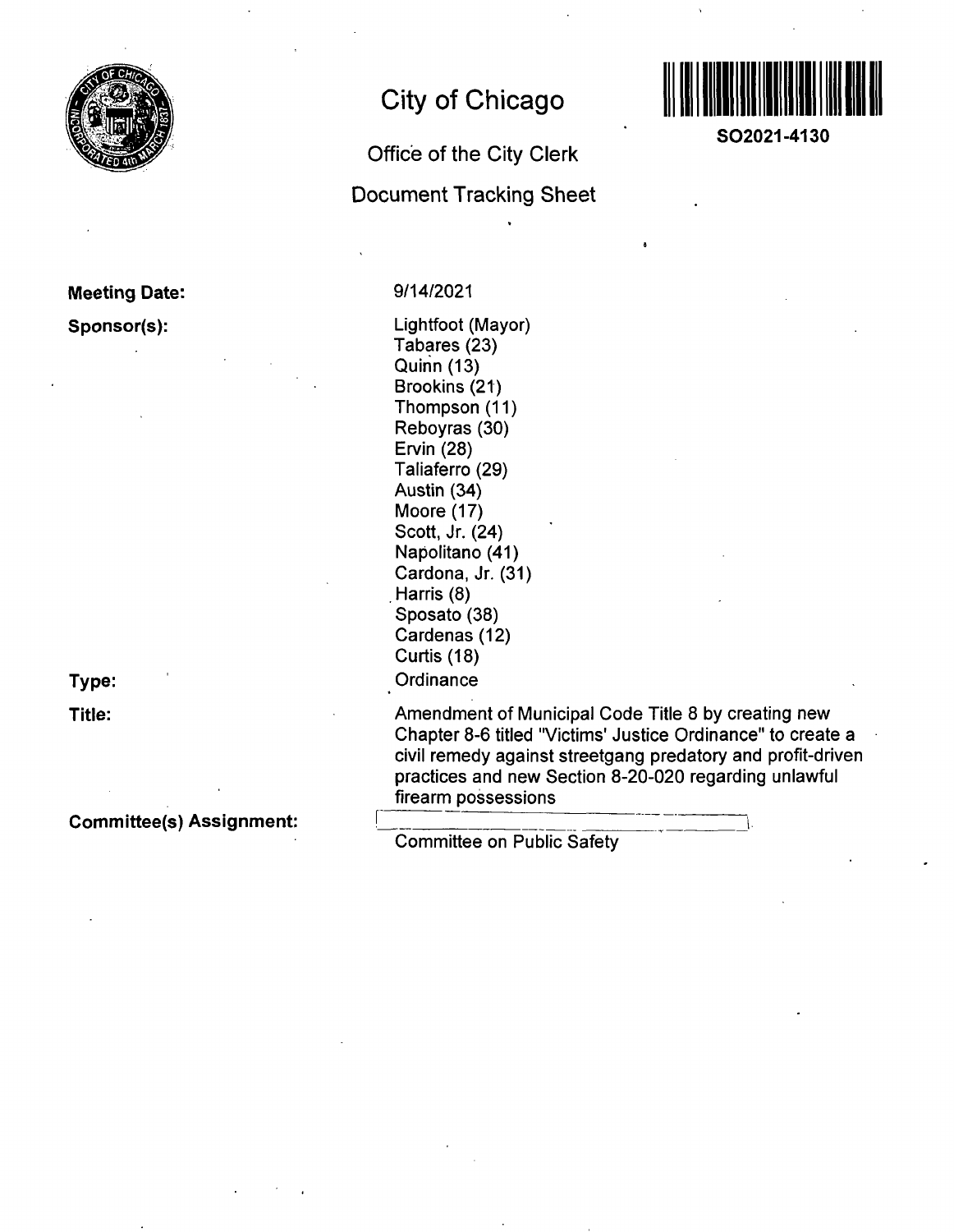## **s u Bsiiiyi i ORDIN'ANC E**

WHEREAS, the City of Chicago ("City") is a home rule municipality as described in Article VII, Section 6(a) of the 1970 Constitution of the State of Illinois, and as such may exercise any power and perform any function pertaining to its government and affairs; and

WHEREAS, the City hereby finds and declares that it is the right of every person, regardless of race, color, creed, religion, national origin, sex, sexual orientation, age, or disability, to be secure and protected from fear, intimidation, and physical harm caused by the activities of violent groups and individuals. It is not the intent of this Ordinance to interfere with the exercise ofthe constitutionally protected rights of freedom of expression and association; and

WHEREAS, the City hereby recognizes the constitutional right of every citizen to harbor and express beliefs on any lawful subject whatsoever, to lawfully associate with others who share similar beliefs, to petition lawfully constituted authority for a redress of perceived grievances, and to participate in the electoral process; and

WHEREAS, the City finds, however, that communities and neighborhoods throughout Chicago are being terrorized and plundered by streetgangs. The City finds that there are approximately 100 streetgang factions currently operating in Chicago; and

WHEREAS, the City finds that the harms exacted by streetgangs and related violent activities have substantial costs to residents and manifest in many forms such as increased trauma and a range of mental health consequences for individuals, diminished opportunities for legitimate economic activity and investments related in part to fear on the part of businesses for themselves, their employees, customers and property, and overall diminished opportunities for community gatherings, unity and quality of life; and

WHEREAS, the City further finds that streetgangs are often controlled by criminally sophisticated adults who take advantage of our youth by intimidating and coercing them into membership by employing them as drug couriers, and by using them to commit brutal crimes against persons and property to further the financial benefit and dominance of the streetgangs; and

WHEREAS, the City must continue to make investments to support our children and young people at the earliest stages of life and thereafter, and continue to offer those who have been in gang activity every opportunity to exit those lives; and

WHEREAS, these streetgangs' activities present a clear and present danger to public order and safety and are not constitutionally protected. No society is or should be required to endure such activities without redress; and

WHEREAS, in order to provide additional tools to promote community safety, support victims, witnesses and survivors and their families, the City has an obligation to use methods and means to quell the impact of streetgangs who pose a threat to residents; now, therefore,

### **BE IT ORDAINED BY THE CITY COUNCIL OF THE CITY OF CHICAGO:**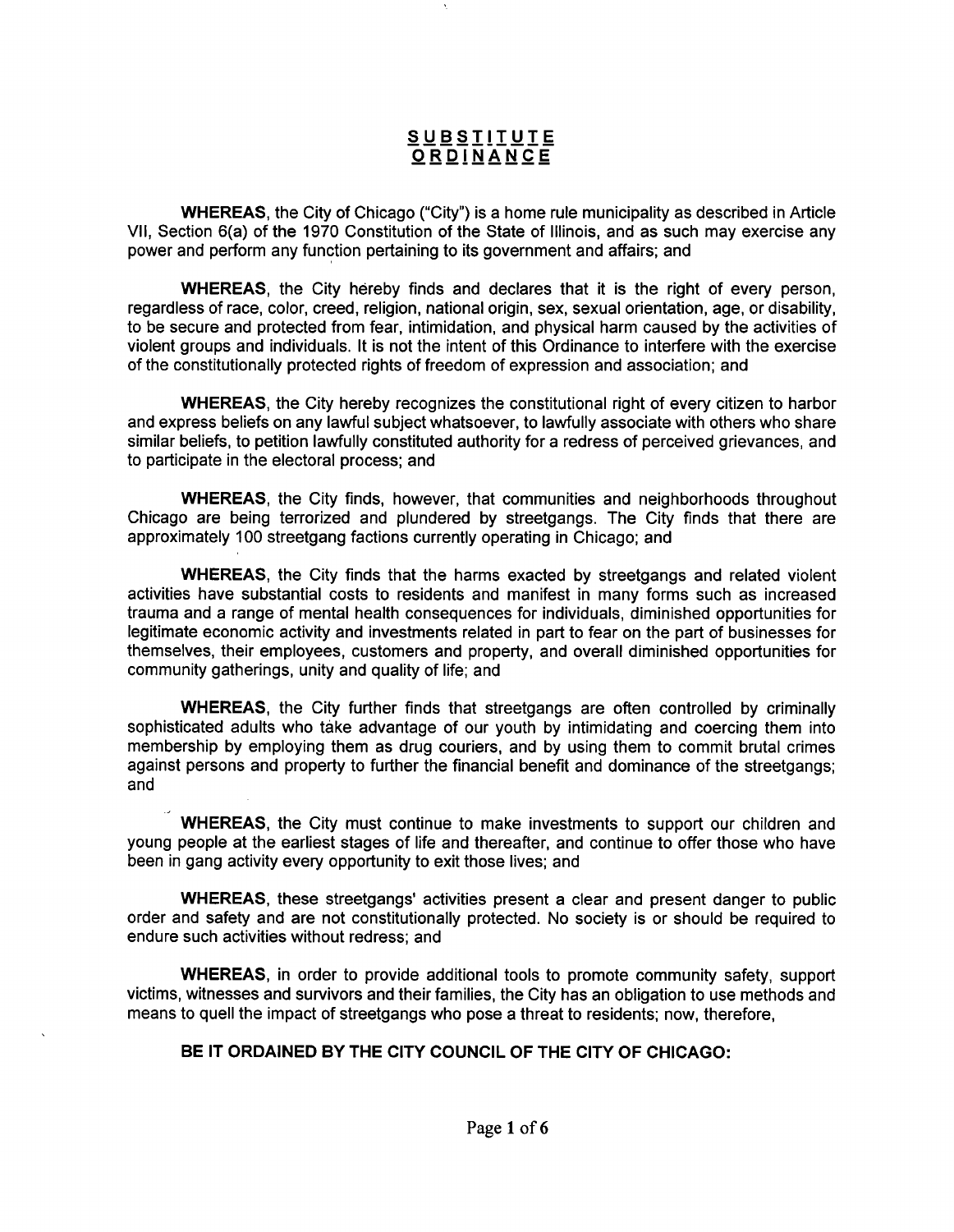SECTION 1. The foregoing recitals are adopted and incorporated into and made a part of this Ordinance.

SECTION 2. Title 8 of the Municipal Code of Chicago is hereby amended by creating a new Chapter 8-6, as follows:

### **CHAPTER 8-6 VICTIMS' JUSTICE ORDINANCE**

#### **8-6-010 Purpose and intent.**

This Chapter shall be known and may be cited as the "Victims' Justice Ordinance." It is the purpose of this Chapter and the policy of the City to create a civil remedy against streetgangs and their leaders who profit from illegal and violent activities, with particular focus upon patterns of criminal gang activity and upon the organized nature of streetgangs.

#### **8-6-020 Definitions.**

As used in this Chapter, the following terms shall have the following meanings: As used in this Chapter, the following terms shall have the following meanings:

"Chicago" means the municipality of Chicago, Illinois. "Chicago" means the municipality of Chicago, Illinois.

"City" means the municipal government of Chicago.

"Corporation Counsel" means the Corporation Counsel ofthe City or his or her designeov

"Course or pattern of criminal activity" means 2 or more gang-related criminal offenses committed in whole or in part within Chicago when:

(1) at least one such offense was committed after the effective date of this Chapter;

(2) both offenses were committed within 5 years of each other; and

(3) at least one offense involved the solicitation to commit, conspiracy to commit, attempt to commit, or commission of any offense involving a violent or predatory act motivated by gang-related profit and defined as a felony or forcible felony under the Criminal Code. For purposes of this paragraph (3), there shall be a rebuttable presumption that a violent or predatory act is motivated by gang-related profit.

"Criminal Code" means the Illinois Criminal Code of 2012, codified at 720 ILCS 5 et seq.

"Gang leader" or "leader" means any gang member who is at least 18 years old and who exercises directorial, governing, leadership, managerial, or policymaking authority in that gang.

"Streetgang" or "gang" or "organized gang" or "criminal street gang" means any combination, confederation, alliance, network, conspiracy, understanding, or other similar conjoining, in law or in fact, of 3 or more persons with an established hierarchy that, through its membership or through the agency of any member engages in a course or pattern of criminal activity.

"Streetgang member" or "gang member" means any person who actually and in fact belongs to a gang.

"Streetgang-related" or "gang-related" means any criminal activity, enterprise, pursuit, or undertaking conducted by, directed by, ordered by, authorized by, consented to, agreed to, requested by, acquiesced in, or ratified by any gang leader: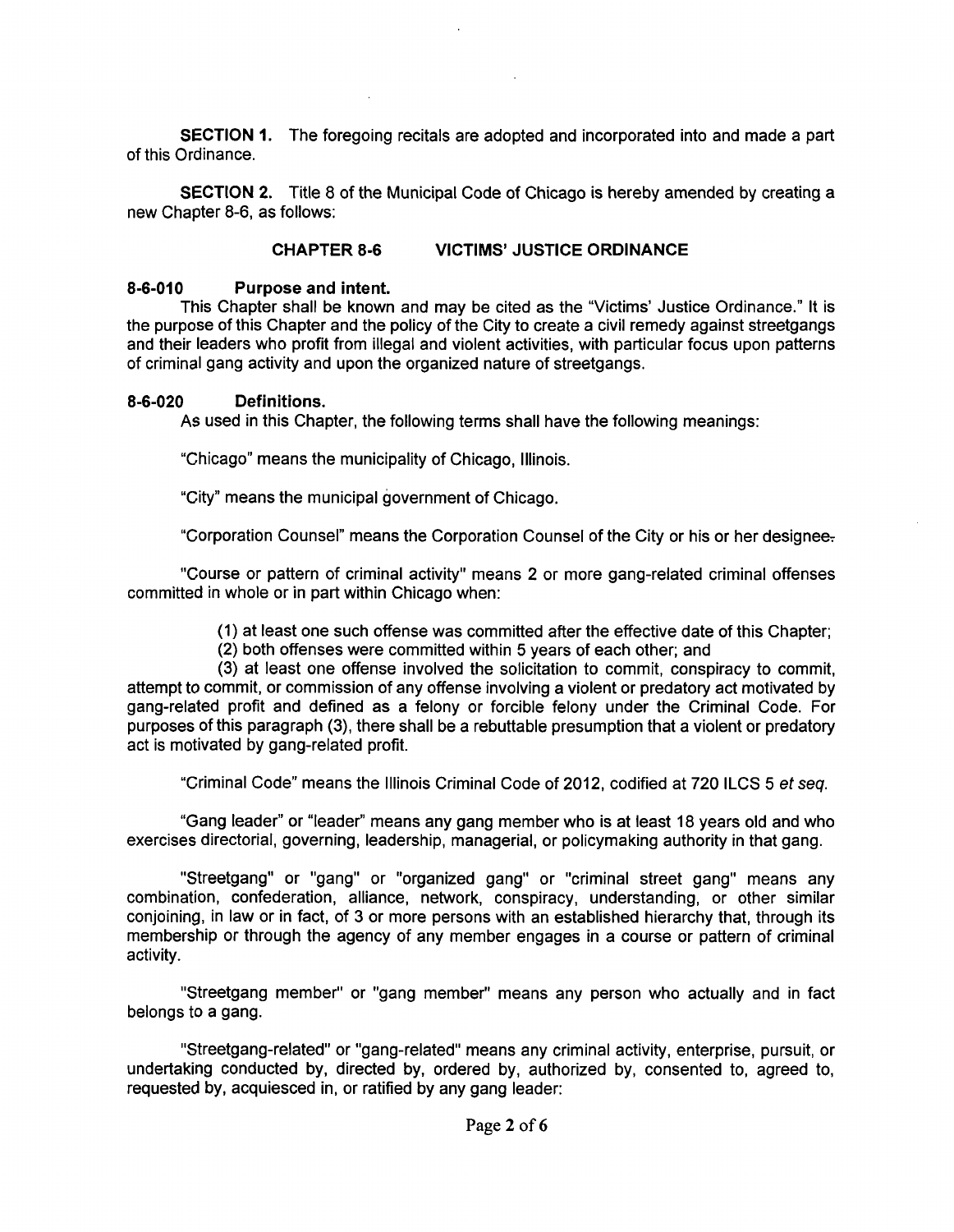(1) with the intent to increase the gang's size, membership, prestige, dominance, or control in any geographical area; or

(2) with the intent to provide the gang with any advantage in, or any control or dominance over any criminal market sector, including but not limited to, the manufacture, delivery, or sale of controlled substances or cannabis; arson or arson-for-hire; traffic in stolen property or stolen credit cards; traffic in prostitution, obscenity, or pornography; or that involves robbery, burglary, or theft; or

(3) with the intent to exact revenge or retribution for the gang or any member of the gang; or

(4) with the intent to obstruct justice, or intimidate or eliminate any witness against the gang or any member of the gang; or

(5) with the intent to othenwise directly or indirectly cause any benefit, aggrandizement, gain, profit or other advantage whatsoever to or for the gang, its reputation, influence, or membership.

## **8-6-030 Creation of civil cause of action.**

(a) A civil cause of action is hereby created in favor of the City based upon the City's expending money, allocating or reallocating police, firefighting, emergency or other personnel or resources, or otherwise incurring any loss, deprivation, or injury, or sustaining any damage, impairment, or harm whatsoever, including costs and resources associated with supporting victims of streetgang-related activity after they have been victimized, as well as the larger cost to economic communities impacted by violent streetgangs, that is proximately caused by any course or pattern of streetgang-related criminal activity.

(b) The cause of action created by this Chapter shall lie against:

(1) any streetgang in whose name, for whose benefit, on whose behalf, or under whose direction the act was committed; and

(2) any gang leader.

(c) The cause of action authorized by this Chapter shall be brought by the Corporation Counsel. This cause of action shall be in addition to any other civil or criminal proceeding authorized by City ordinance, the laws of this State or by federal law, and shall not be construed as requiring the Corporation Counsel to elect a civil, rather than criminal remedy, or as replacing any other cause of action. Liability of the gang and its leaders shall be joint and several, subject only to the apportionment and allocation of punitive damages authorized under Section 8-6-090.

(d) It shall not be necessary forthe Corporation Counsel, in bringing an action under this Chapter, to show that a particular conspiracy, combination, or conjoining of persons possesses, acknowledges, or is known by any common name, insignia, flag, means of recognition, secret signal or code, creed, belief, structure, leadership or command structure, method of operation or criminal enterprise, concentration or specialty, membership, age, or other qualifications, initiation rites, geographical or territorial situs or boundary or location, or other unifying mark, manner, protocol or method of expressing or indicating membership when the conspiracy's existence, in law or in fact, can be demonstrated by a preponderance of other competent evidence. However, the Corporation Counsel may present any evidence reasonably tending to show or demonstrate, in law or in fact, the existence of or membership in any conspiracy, confederation, or other association described herein, or probative of the existence of or membership in any such association.

## **8-6-040 Commencement of action.**

(a) An action may be commenced under this Chapter by the filing of a complaint as in civil cases, which complaint shall name the City as the complaining party, and which may also name the Mayor, Superintendent of Police, Fire Commissioner, or any other affected City official as one or more additional complaining parties.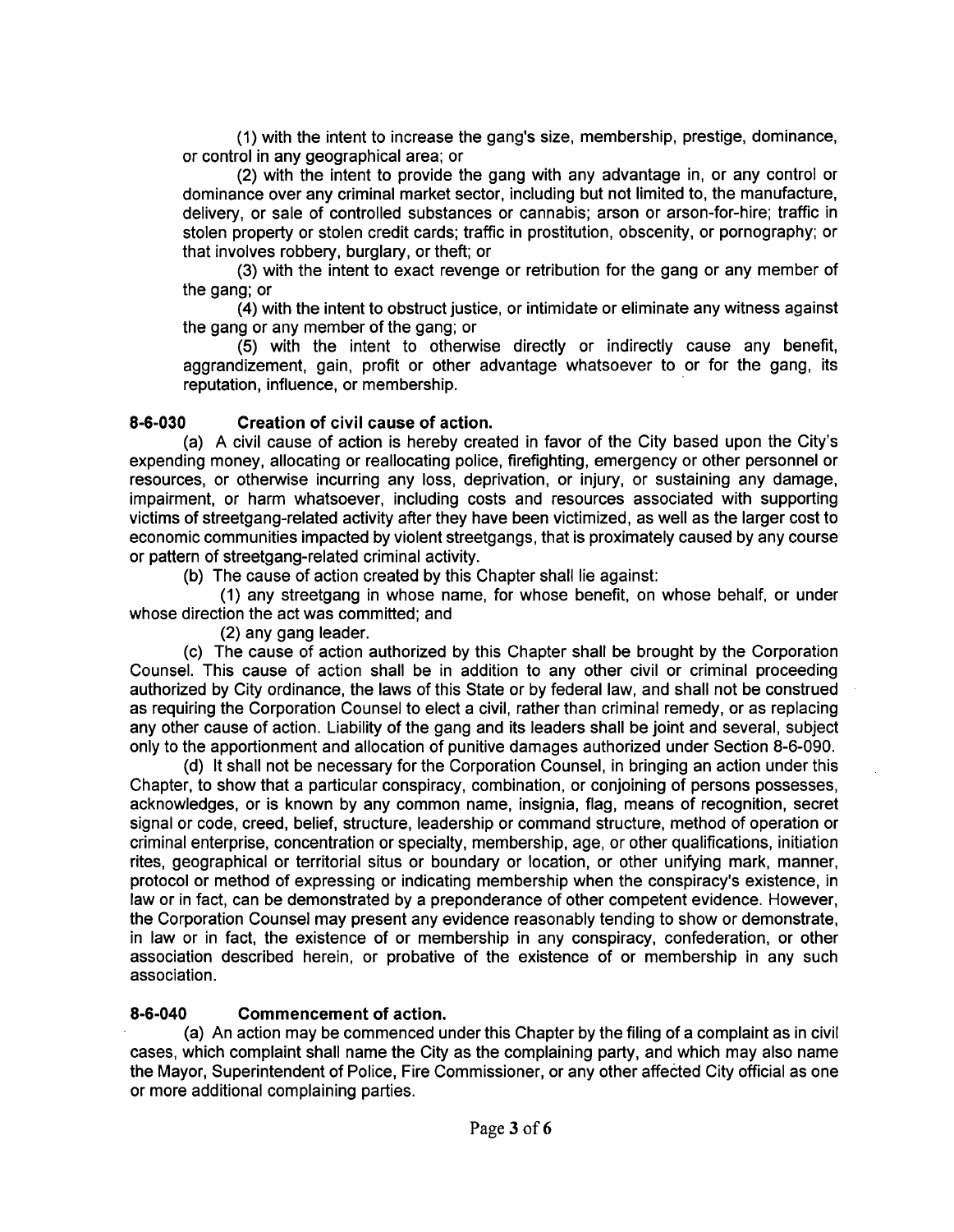(b) The complaint may name as defendants the gang and/or all known gang leaders. The complaint may also name, as a class of defendants, all unknown gang leaders.

K.

(c) A complaint filed under this Chapter, and all other ancillary or collateral matters arising therefrom, including matter relating to discovery, motions, trial, and the perfection or execution of judgments shall be subject to the Illinois Code of Civil Procedure, except as may be otherwise provided in this Chapter, or except as the court may othenwise order upon motion of the Corporation Counsel in matters relating to immunity or the physical safety of witnesses.

(d) When, at any point prior to trial, other specific gang leaders become known, the Corporation Counsel may amend the complaint to include any such person as a named defendant.

#### 8-6-050 Venue.

In bringing an action under this Chapter, the Corporation Counsel may file the complaint in any county where an act charged in the complaint as part of a course or pattern of gang-related criminal activity was committed.

### 8-6-060 Service of process.

(a) Service of process upon a streetgang may be had by leaving a copy of the complaint and summons directed to any leader of such gang, commanding the gang to appear and answer the complaint or othenwise plead at a time and place certain:

(1) with any gang leader; or

(2) in the manner provided for sen/ice upon a voluntary unincorporated association in a civil action; or

(3) in the manner provided for service by publication in a civil action; or

(4) with the probation or parole officer or aftercare specialist of any person sued under this Chapter; or

(5) with such other person or agent as the court may, upon petition of the Corporation Counsel, authorize as appropriate and reasonable under all of the circumstances.

(b) If after being summoned a streetgang does not appear, the court may in its discretion enter an answer for the streetgang neither affirming nor denying the allegations of the complaint but demanding strict proof thereof, and proceed to trial and judgment.

(c) When any person is named as a defendant gang leader in any complaint, or subsequently becomes known and is added or joined as a named defendant, service of process may be had as authorized or provided for in the Illinois Code of Civil Procedure for service of process in a civil case.

(d) Unknown gang leaders may be sued as a class and designated as such in the caption of any complaint filed under this Chapter. Service of process upon unknown leaders may be made in the manner prescribed for provision of notice to members of a class in a class action, or as the court may direct for providing the best service and notice practicable under the circumstances which shall include individual, personal, or other service upon all leaders who can be identified and located through reasonable effort.

### 8-6-070 Law enforcement participation.

The Corporation Counsel is authorized to work with the Illinois Attorney General, Cook County State's Attorney, Cook County Sheriff, Illinois State Police, Federal Bureau of Investigation, United States Attorney, the Chicago Police Department and other law enforcement agencies and officials to gather data, collect and share evidence and information potentially relevant to an action under this Chapter, and otherwise proceed collaboratively with such agencies and officials to achieve the purposes of this Chapter, including entering into intergovernmental agreements.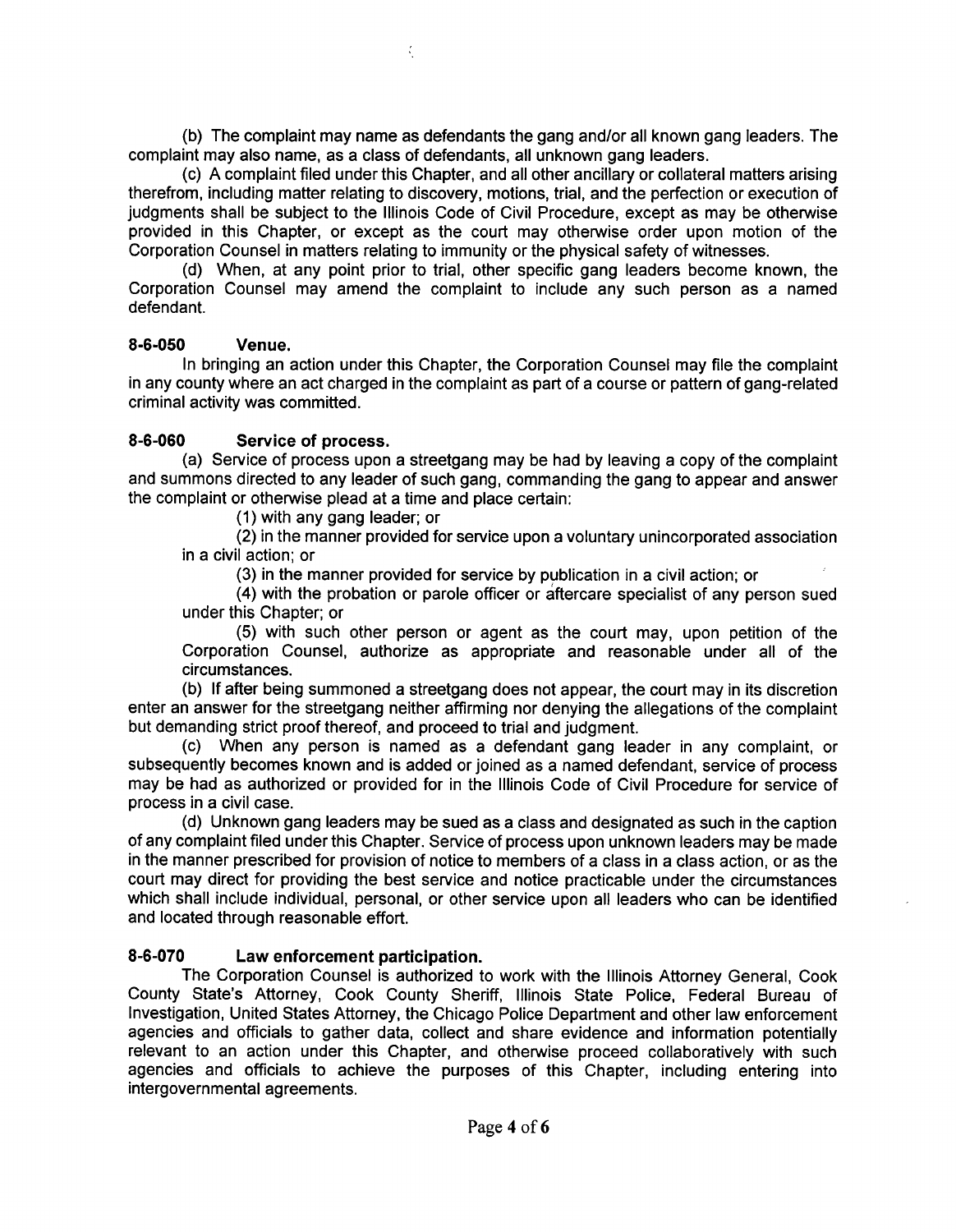### **8-6-080 Subpoenas.**

In order to effectively carry out the purposes of this Chapter, the Corporation Counsel may issue in writing and cause to be served one or more subpoenas in accordance with the procedures of Section 1-22-050 of the Code.

## **8-6-090 Injunctive relief, damages, costs, fines and fees.**

(a) In any action brought under this Chapter, upon application by the Corporation Counsel served on the defendant by U.S. mail or as permitted under Section 8-6-060 or Illinois Supreme Court Rules, the court may at any time enter such restraining orders, injunctions, or other prohibitions, or order such other relief as it deems proper, including but not limited to ordering any person to divest himself of any involvement or interest, direct or indirect, in any illegal streetgangrelated activity and imposing other reasonable restrictions on the future illegal activities of any defendant.

(b) Upon application by the Corporation Counsel served on the defendant by U.S. mail or as permitted under Section 8-6-060 or Illinois Supreme Court Rules, the court also may at any time enter against any defendant found liable under this Chapter: (i) compensatory damages for all damages, losses, impairments, or other harm proximately caused; (ii) a fine of not less than \$500.00 nor more than \$10,000.00 for each offense, and to count each day that such offense continued as a separate and distinct offense to which a separate fine shall apply; (iii) punitive damages; and (iv) the costs of the suit and reasonable attorneys' fees.

## **8-6-100 Forfeiture.**

(a) Upon application by the Corporation Counsel served on the defendant by U.S. mail or as permitted under Section 8-6-060 or Illinois Supreme Court Rules, the court in its discretion may order as part of any judgment that the following are subject to seizure and forfeiture under this Chapter:

(1) any property that is directly or indirectly used or intended for use in any manner to facilitate streetgang-related activity; and

(2) any property constituting or derived from gross profits or other proceeds obtained from streetgang-related activity.

(b) The City shall bear the burden of proving by a preponderance ofthe evidence that the property was used for or acquired through streetgang-related activity.

(c) When seeking forfeiture pursuant to this section, the Corporation Counsel shall provide notice by U.S. mail to all persons of record owning or possessing a lien on the subject property, advising them of the City's intent to seek forfeiture. An owner or person possessing a lien on the property may establish as a defense to the forfeiture of property that is subject to forfeiture under this Section that the owner or lienholder had no knowledge that the property was used for or acquired through streetgang-related activity.

(d) If a family member of the owner of a vehicle sought to be forfeited pursuant to this section makes a showing that the vehicle is their only source of transportation and the court determines that the financial hardship to the family member as a result of forfeiture would outweigh the benefit to the City from the forfeiture, the vehicle may be forfeited to the family member and the title to the vehicle shall be transferred to the family member who is properly licensed and who requires the use of the vehicle for employment or family transportation purposes. This subsection (d) shall apply only to one forfeiture per vehicle. If the owner of the vehicle sought to be forfeited owns more than one vehicle, the procedure set out in this subsection (d) may be used for only one vehicle. For purposes of this subsection, the term "family member" means spouse or qualified domestic partner, siblings and their spouses, children and their spouses, grandchildren and their spouses, and parents and grandparents, but only if the pertinent relative is a member of the same household as the owner.